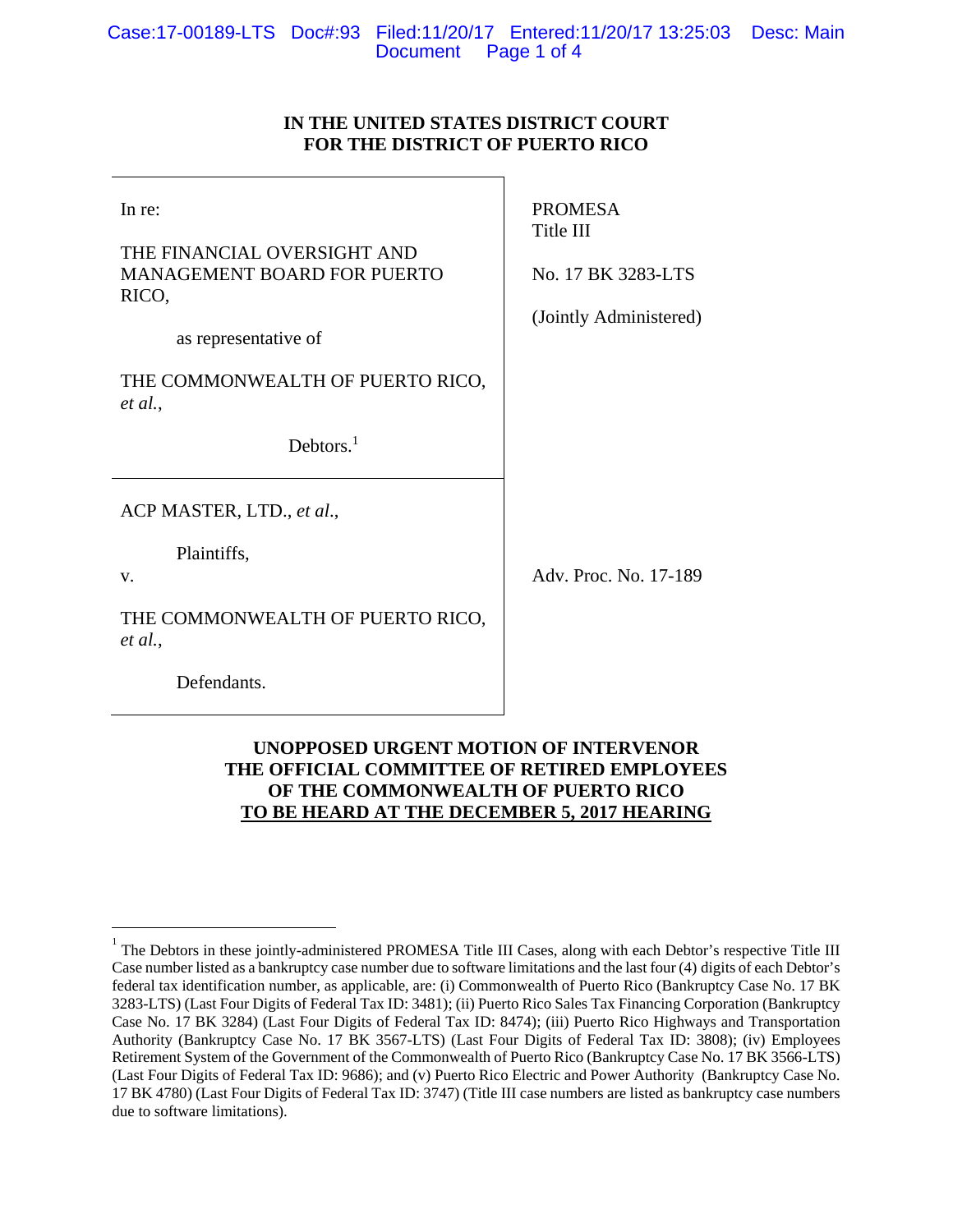### Case:17-00189-LTS Doc#:93 Filed:11/20/17 Entered:11/20/17 13:25:03 Desc: Main Page 2 of 4

Intervenor the Official Committee of Retired Employees of the Commonwealth of Puerto Rico (the "**Retiree Committee**"), respectfully files this unopposed urgent motion ("**Motion**") in the above-captioned adversary proceeding pursuant to this Court's November 8, 2017 *Order Granting The Official Committee Of Retired Employees Limited Intervention* (the "**Intervention Order**") [Dkt. No. 75] to be heard at the December 5, 2017 hearing (the "**December 5 Hearing**") on the Defendant's motion to dismiss (the "**Motion to Dismiss**") [Dkt. No. 35]. Plaintiffs, certain holders of general obligation bonds (the "**GO Bondholders**"), and defendants, the Commonwealth of Puerto Rico by its representative the Financial Oversight and Management Board (the "**FOMB**"), have consented to the Retiree Committee being allowed five minutes of oral argument at the December 5 Hearing, which shall be counted against the FOMB's time for oral argument. In support of this Motion, the Retiree Committee states as follows:

#### **Background**

1. This lawsuit is critical to the reason the Retiree Committee exists—to protect the pensions of its 160,000 constituents. On June 29, 2017, the GO Bondholders filed the complaint [Dkt. No. 1], seeking declaratory and injunctive relief relating to certain Commonwealth revenues. Among other things, the GO Bondholders argue that the FOMB may propose a plan of adjustment only if such plan grants them priority over all other creditors, including retirees, and thus, seek relief that would affect the rights of Puerto Rico's retirees to receive their pensions.

2. On August 4, 2017, the Retiree Committee filed a motion to intervene [Dkt. No. 23] in the Adversary Proceeding. On November 8, 2017, the Court issued an order permitting the Retiree Committee to intervene in this Adversary Proceeding (the "**Intervention Order**") [Dkt No. 75]. The Intervention Order provided, among other things, that the Retiree Committee may

2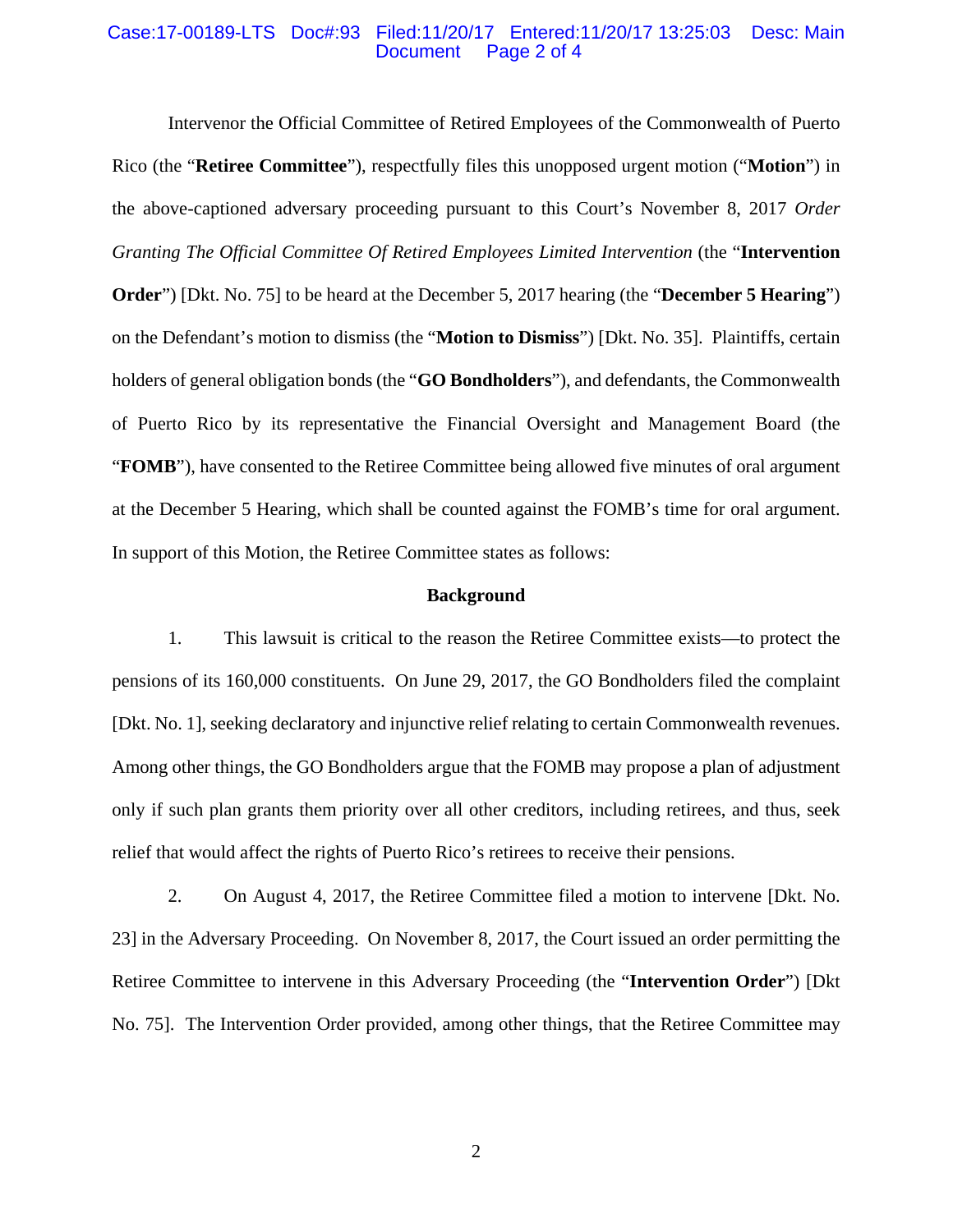### Case:17-00189-LTS Doc#:93 Filed:11/20/17 Entered:11/20/17 13:25:03 Desc: Main Page 3 of 4

file briefs addressing "issues already raised by the existing parties," *id.* at 9, and "shall move for leave from the Court prior to appearing at a particular argument." *Id.* at 10.

3. On August 21, 2017, the FOMB filed its Motion to Dismiss. The GO Bondholders filed an opposition to the Motion to Dismiss on October 17, 2017 [Dkt. No. 67], and the FOMB filed a reply on November 13, 2017 [Dkt. No. 78].

4. On November 13, 2017, the Retiree Committee filed a reply in support of the Motion to Dismiss (the "**Retiree Committee Reply**") [Dkt. No. 80].

### **Relief Requested**

5. By this Motion, the Retiree Committee seeks to be heard at the December 5 Hearing with respect to the issues addressed in the Retiree Committee Reply.

6. As set forth above, this lawsuit concerns the availability of Commonwealth funds available to fund retirees' pensions and other post-employment benefits. As the representative of the Commonwealth's approximately 160,000 retirees whose interests are directly affected by this litigation, the Retiree Committee respectfully submits that it should be permitted to present five minutes of oral argument at the December 5 Hearing.

### **Certification Pursuant to Local Rule 9013-1 and Section I.H of the Third Amended Case Management Procedures**

7. Pursuant to Local Rule 9013-1(a), the Retiree Committee certifies that it has carefully examined the matter and concluded that there is a true need for an urgent hearing so that the Retiree Committee may present oral argument at the December 5 Hearing. The Retiree Committee further certifies that it has not created the urgency through lack of due diligence—to the contrary, the Court issued its Intervention Order on November 8. The Retiree Committee consents to the Court's entry of an order permitting oral argument without the need for hearing.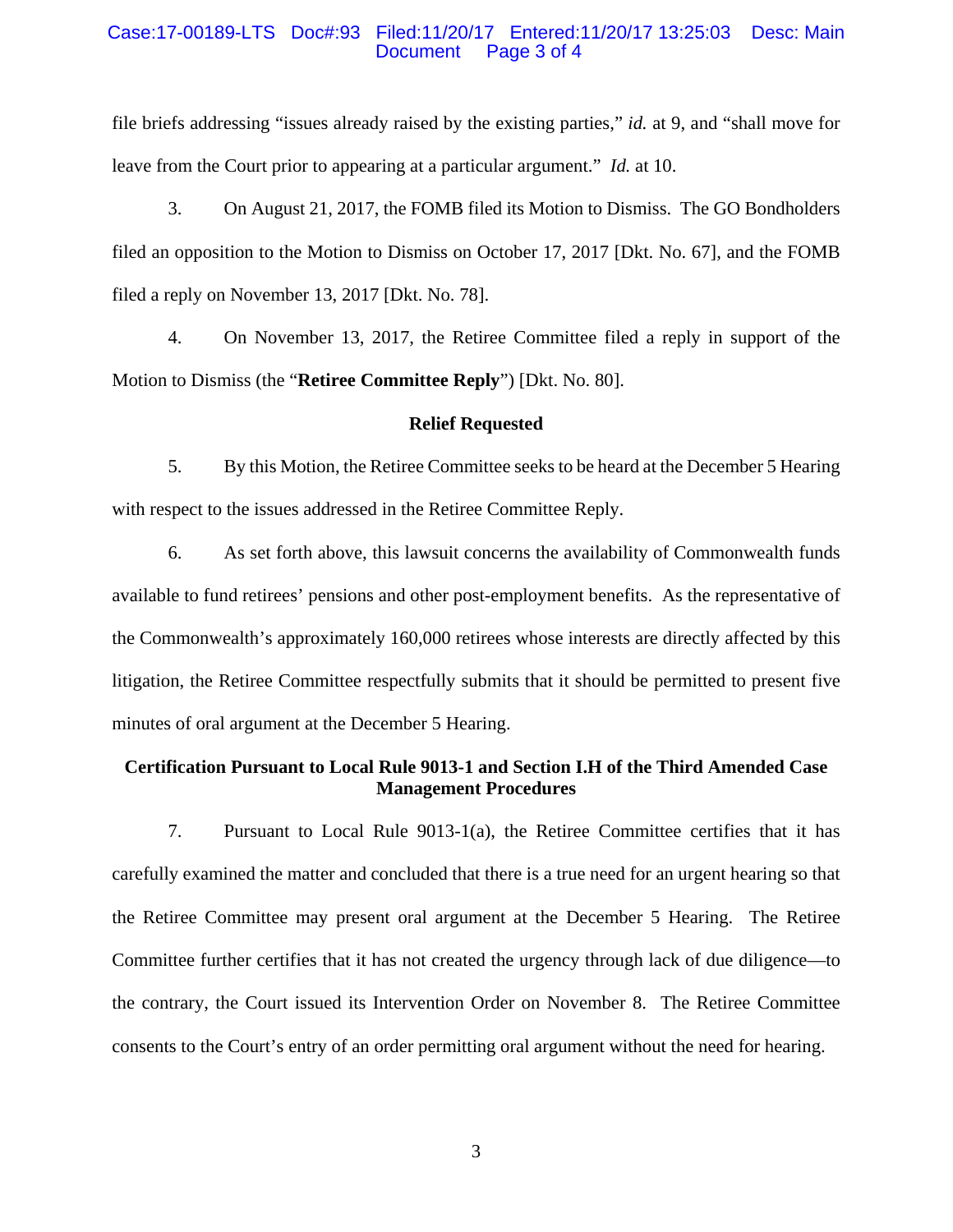### Case:17-00189-LTS Doc#:93 Filed:11/20/17 Entered:11/20/17 13:25:03 Desc: Main Document Page 4 of 4

8. Pursuant to Section I.H. of the Case Management Procedures, the Retiree Committee certifies that it engaged in reasonable, good-faith communications with interested parties. The GO Bondholders and FOMB consent to the relief requested herein.

WHEREFORE, the Retiree Committee respectfully requests the Court enter the proposed order attached hereto as Exhibit A and allow the Retiree Committee to present five minutes of oral argument at the December 5 Hearing and grant whatever other relief this Court deems appropriate and just.

November 20, 2017

JENNER & BLOCK LLP

By:

*/s/ Robert Gordon*  Robert Gordon (admitted *pro hac vice*) Richard Levin (admitted *pro hac vice*) 919 Third Ave New York, NY 10022-3908 rgordon@jenner.com rlevin@jenner.com 212-891-1600 (telephone) 212-891-1699 (facsimile)

Catherine Steege (admitted *pro hac vice*) Melissa Root (admitted *pro hac vice*) 353 N. Clark Street Chicago, IL 60654 csteege@jenner.com mroot@jenner.com 312-222-9350 (telephone) 312-239-5199 (facsimile)

Respectfully submitted,

BENNAZAR, GARCÍA & MILIÁN, C.S.P.

By:

*/s/ A.J. Bennazar-Zequeira*  A.J. Bennazar-Zequeira Edificio Union Plaza PH-A piso 18 Avenida Ponce de León #416 Hato Rey, San Juan Puerto Rico 00918 ajb@bennazar.org 787-754-9191 (telephone) 787-764-3101 (facsimile)

*Counsel for The Official Committee of Retired Employees of Puerto Rico*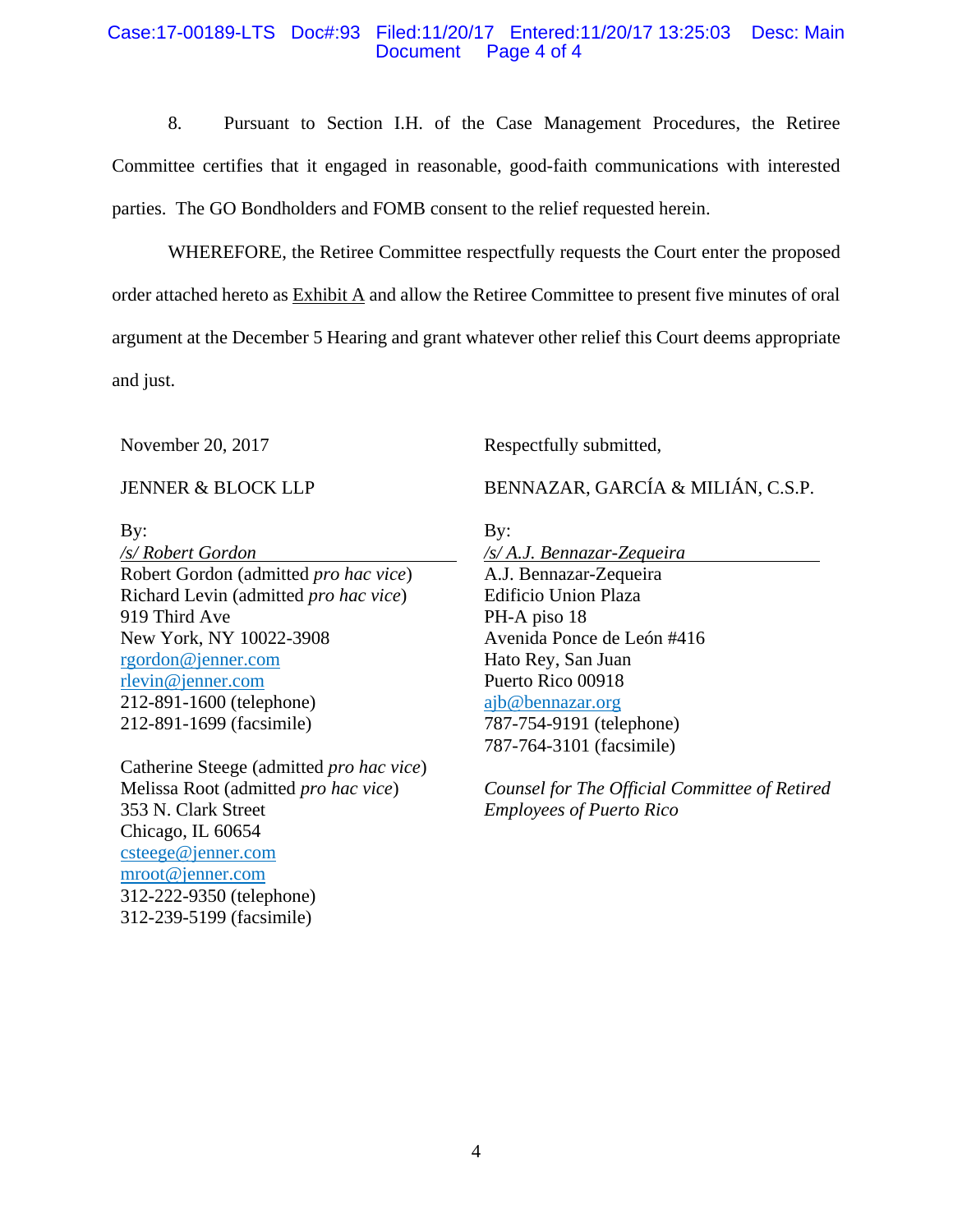Case:17-00189-LTS Doc#:93-1 Filed:11/20/17 Entered:11/20/17 13:25:03 Desc: Exhibit A Page 1 of 3

# **Exhibit A**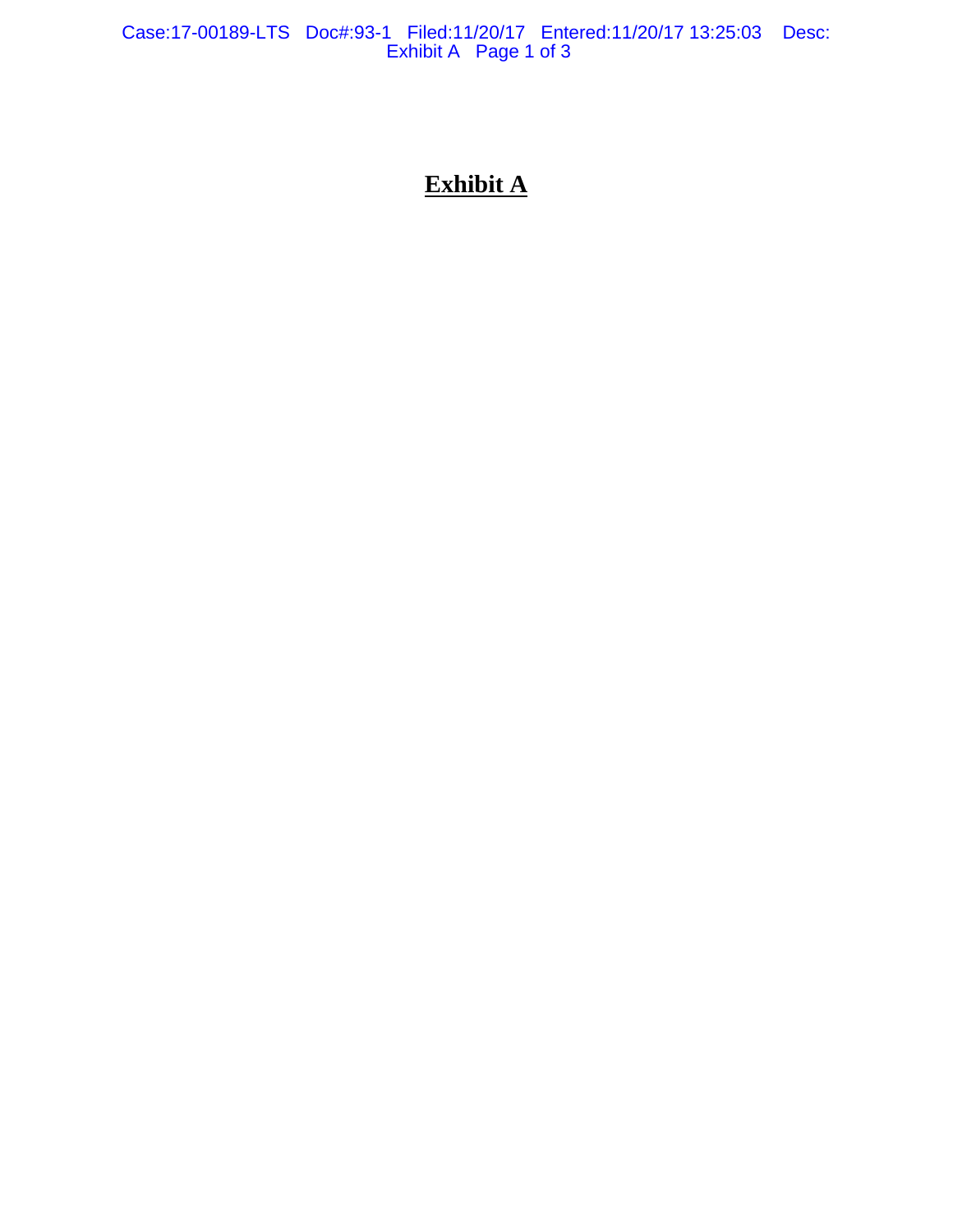## Case:17-00189-LTS Doc#:93-1 Filed:11/20/17 Entered:11/20/17 13:25:03 Desc: Exhibit A Page 2 of 3

# **IN THE UNITED STATES DISTRICT COURT FOR THE DISTRICT OF PUERTO RICO**

| In re:<br>THE FINANCIAL OVERSIGHT AND<br><b>MANAGEMENT BOARD FOR PUERTO</b><br>RICO,<br>as representative of | <b>PROMESA</b><br>Title III<br>No. 17 BK 3283-LTS<br>(Jointly Administered) |
|--------------------------------------------------------------------------------------------------------------|-----------------------------------------------------------------------------|
| THE COMMONWEALTH OF PUERTO RICO,<br>et al.,<br>Debtors. $1$                                                  |                                                                             |
| ACP MASTER, LTD., et al.,<br>Plaintiffs,<br>V.<br>THE COMMONWEALTH OF PUERTO RICO,<br>et al.,                | Adv. Proc. No. 17-189                                                       |
| Defendants.                                                                                                  |                                                                             |

# **ORDER AUTHORIZING OFFICIAL COMMITTEE OF RETIRED EMPLOYEES OF THE COMMONWEALTH OF PUERTO RICO TO BE HEARD**

Upon consideration of the urgent motion of the Official Committee of Retired Employees

of the Commonwealth of Puerto Rico ("**Retiree Committee**"), filed November 20, 2017,

<span id="page-5-0"></span><sup>&</sup>lt;sup>1</sup> The Debtors in these jointly-administered PROMESA Title III Cases, along with each Debtor's respective Title III Case number listed as a bankruptcy case number due to software limitations and the last four (4) digits of each Debtor's federal tax identification number, as applicable, are: (i) Commonwealth of Puerto Rico (Bankruptcy Case No. 17 BK 3283-LTS) (Last Four Digits of Federal Tax ID: 3481); (ii) Puerto Rico Sales Tax Financing Corporation (Bankruptcy Case No. 17 BK 3284) (Last Four Digits of Federal Tax ID: 8474); (iii) Puerto Rico Highways and Transportation Authority (Bankruptcy Case No. 17 BK 3567-LTS) (Last Four Digits of Federal Tax ID: 3808); (iv) Employees Retirement System of the Government of the Commonwealth of Puerto Rico (Bankruptcy Case No. 17 BK 3566-LTS) (Last Four Digits of Federal Tax ID: 9686); and (v) Puerto Rico Electric and Power Authority (Bankruptcy Case No. 17 BK 4780) (Last Four Digits of Federal Tax ID: 3747) (Title III case numbers are listed as bankruptcy case numbers due to software limitations).